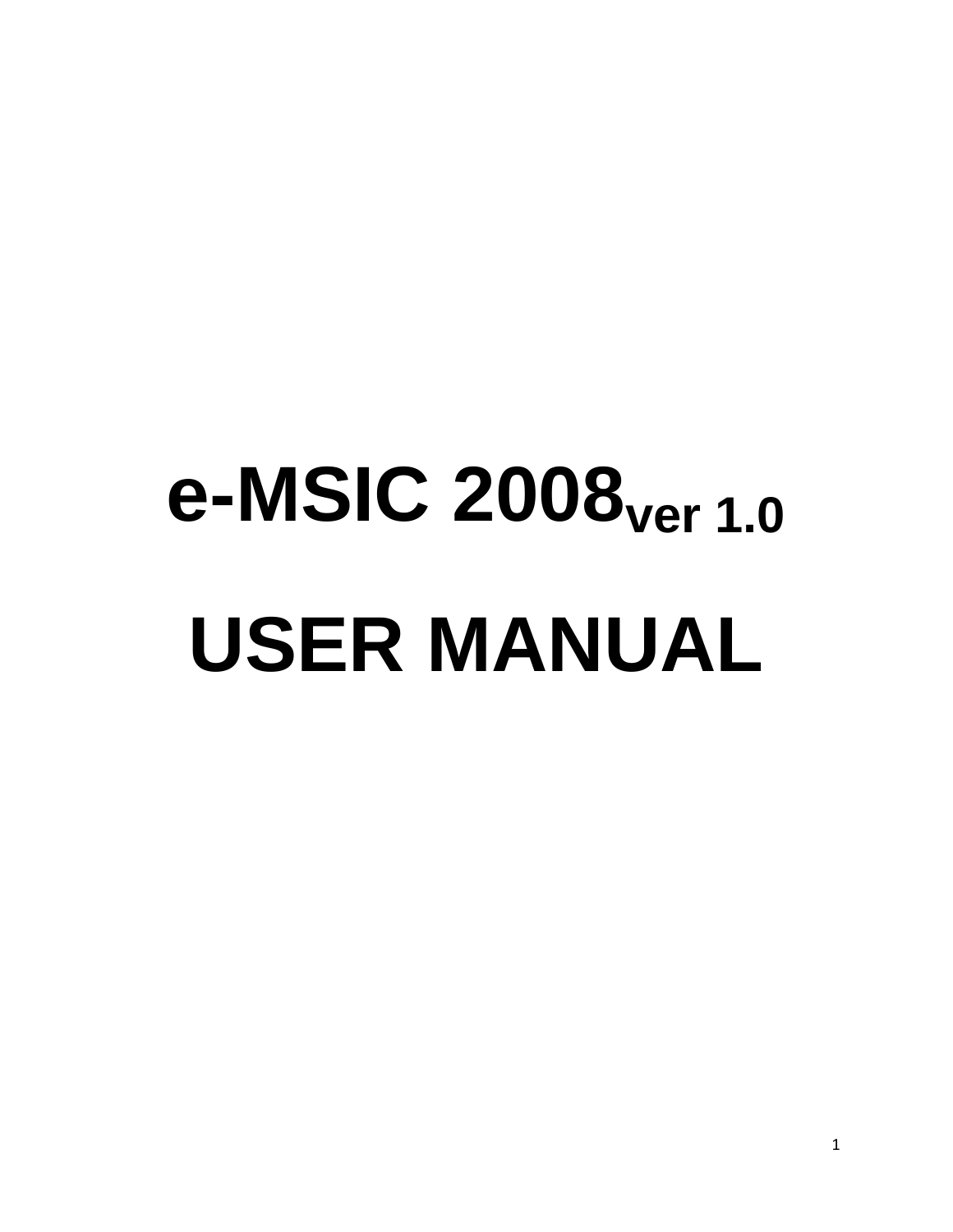### **1. INTRODUCTION:**

The Malaysia Standard Industrial Classification (MSIC) is used in the collection, compilation and publication of statistics. The MSIC is intended to be a standard classifications of productive economic activities. Its main purpose is to provide a set of activity categories that can be utilized for the collection and presentation of statistics according to such activities. The MSIC 2008 version 1.0 is an update of industry classification developed based on International Standard of Industrial Classification of All Economic Activities (ISIC) Revision 4*.*

The MSIC book (both Bahasa Melayu and English version) is widely used by the Department of Statistics Malaysia and related agencies as a source of reference for the classification of industry or economic activity.

The MSIC search engine system or e-MISC was developed by Methodology and Research Division (BMP) in collaboration with Information Management Division (BPM). The system was developed to ease the users in finding industrial code through the system compared to using MSIC book manually. The development of the system started in 2011 with continuous improvement since then.

### **2. THE PURPOSE OF e-MSIC**

The system was developed to ease and help the user in finding MSIC code faster. The system also help the user in finding a correct and accurate industry code.

The e-MSIC system is provided for internal and external user of the Department. The internal user is the Subject Matter Divisions and the Department State Offices. The potential external user are Companies Commission of Malaysia, Royal Malaysian Customs, Employees Provident Fund (EPF) and Sosial Security Organization (SOCSO).

2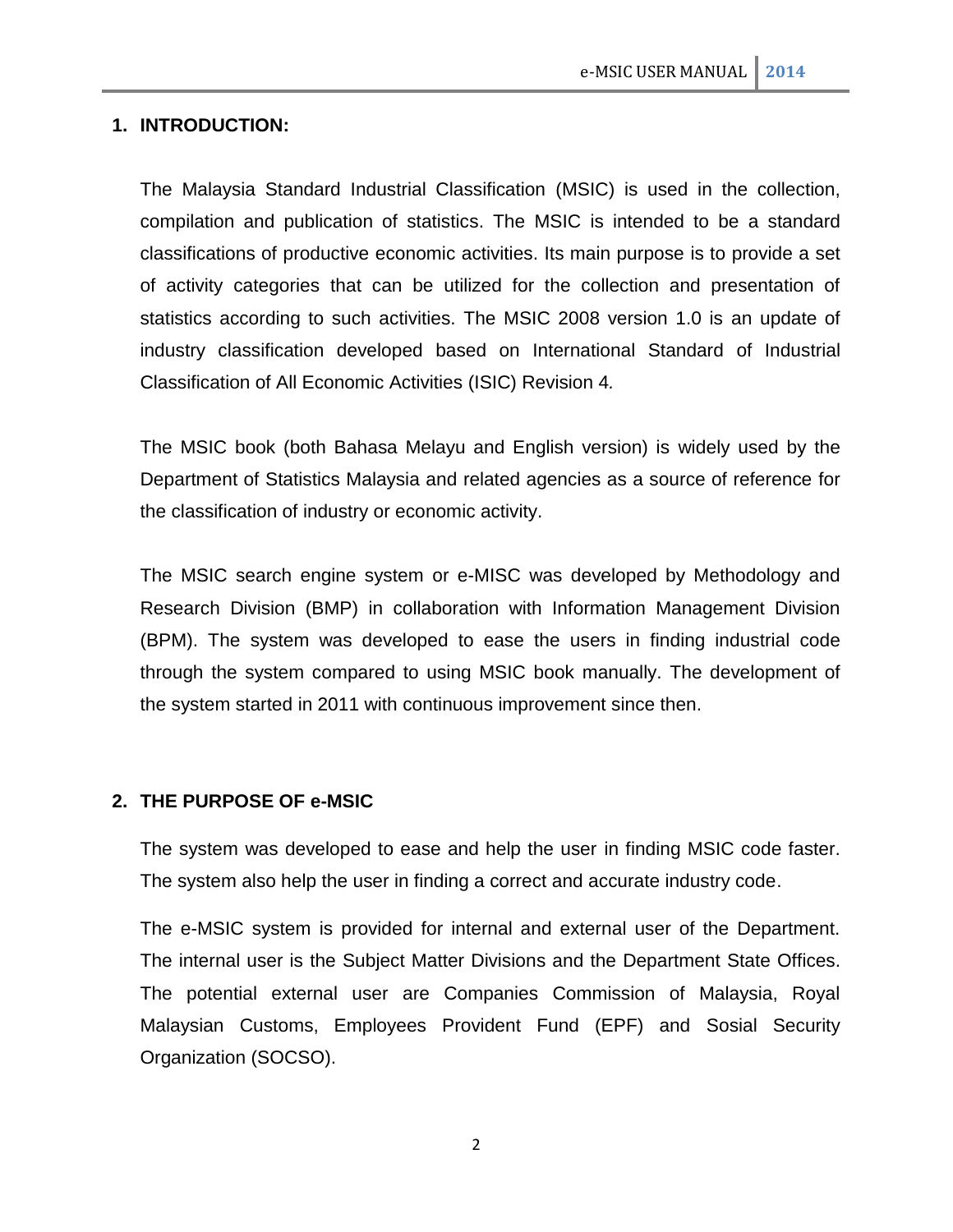# **3. CONTENT OF e-MSIC**

The e-MSIC was developed in English and Bahasa Melayu. The system provides three (3) types of modules for searching the codes, which are:

- (a) MSIC Structure Module;
- (b) MSIC Description Module; and
- (c) MSIC Code Module.

### **4. e-MISC SEARCHING MODULES**

# **(a) MSIC Structure Module:**

| <b>MSIC</b><br><b>STRUCTURE</b><br><b>MSIC Structure Details</b> | <b>MSIC</b><br><b>DESCRIPTION</b><br><b>MSIC Description Details</b> | <b>MSIC<br/>CODE</b><br><b>MSIC Code Details</b> | "MSIC Structure"<br><b>Module</b> |
|------------------------------------------------------------------|----------------------------------------------------------------------|--------------------------------------------------|-----------------------------------|
|                                                                  | <b>MSIC Structure Search</b>                                         |                                                  |                                   |
|                                                                  |                                                                      |                                                  |                                   |
|                                                                  | $\checkmark$                                                         |                                                  |                                   |
| Specify the scope of your economic $\overline{\text{Select}}$    |                                                                      |                                                  | $\checkmark$                      |
| Section : Select                                                 |                                                                      |                                                  | ◡                                 |
| Division : Select                                                |                                                                      |                                                  | $\checkmark$                      |
| Group : Select                                                   |                                                                      |                                                  |                                   |
| Class : Select<br><b>Description: Select</b>                     |                                                                      |                                                  | $\checkmark$<br>$\check{~}$       |

(i) Step 1 : Users need to make their search in the search fields, namely by:

- Specify the scope of economic activities
- **Section**
- Division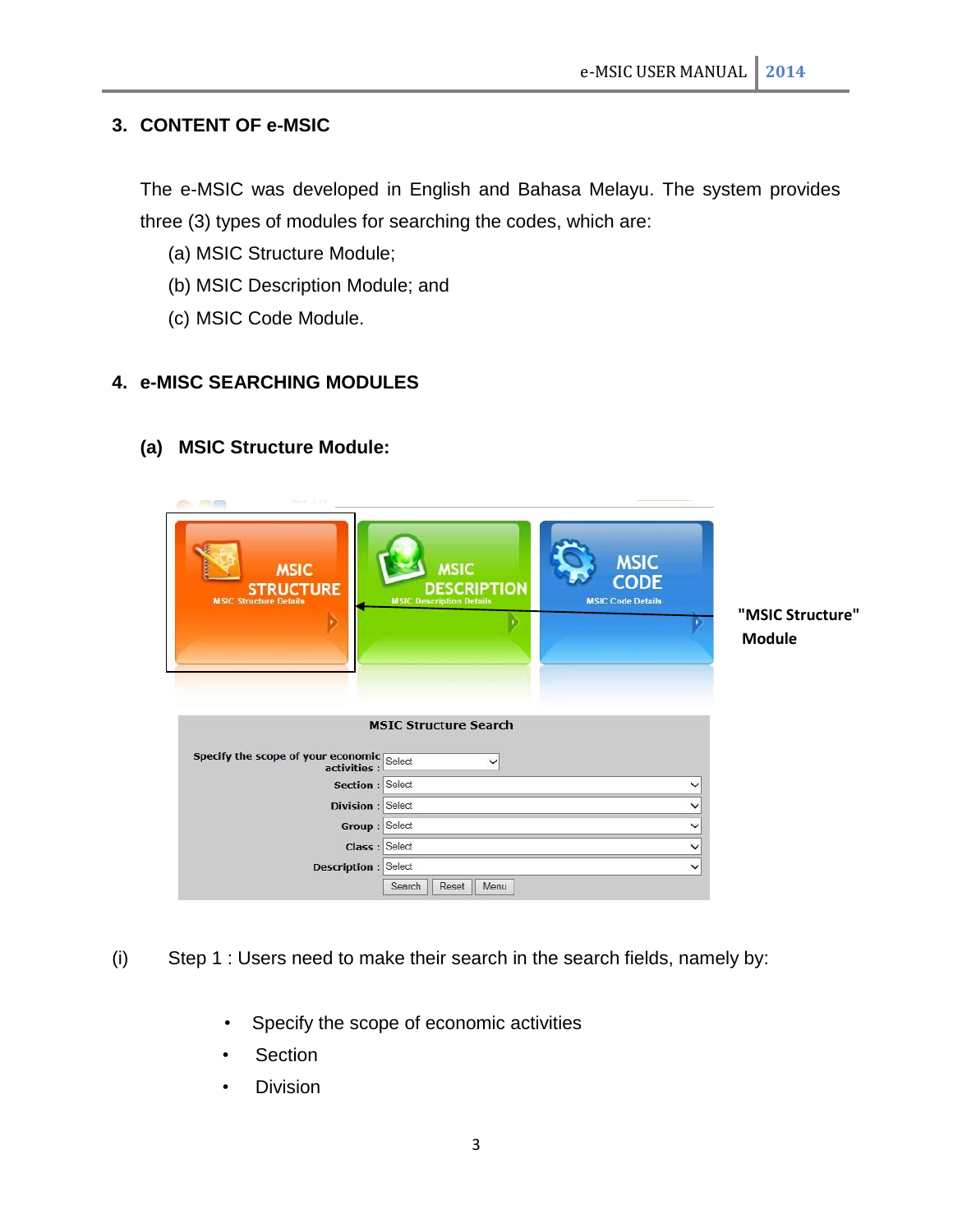- Group
- **Class**
- **Description**

Please select at least up to the "group" level before clicking the search button

- (ii) Step 2 : Then click "Search".
- (iii) Step 3 : Click "Reset" button to reset the search
- (iv) Step 4: Click the "Menu" button to return to the search system

## Example:

| Specify the scope of your economic Services<br>activities : |                                                                                             |              |
|-------------------------------------------------------------|---------------------------------------------------------------------------------------------|--------------|
|                                                             | Section: Services in Agriculture, forestry and fishing                                      | $\checkmark$ |
|                                                             | Division : Crop and animal production, hunting and related service activities               | v            |
|                                                             | Group: Support activities to agriculture and post-harvest crop activities                   | v            |
|                                                             | Class: Support activities for crops production                                              | v            |
|                                                             | <b>Description:</b> Agricultural activities for crops production on a fee or contract basis | v            |
|                                                             | Menu<br>Search<br>Reset                                                                     |              |

### **Information Display MSIC 2008 Code**

Section : A - Agriculture, forestry and fishing

Division : 01 - Crop and animal production, hunting and related service activities

Group : 016 - Support activities to agriculture and post-harvest crop activities

- Class : 0161 Support activities for crops production
- Item : 01610 Agricultural activities for crops production on a fee or contract basis

|  | <b>Table for 5 digits</b> |  |  |
|--|---------------------------|--|--|

| <b>Item</b> | <b>Description</b>                                                            | <b>Includes</b>                                                                                                                                                                                                                                                         | <b>Excludes</b> | <b>MSIC 2000</b> | <b>Survey Code</b> | <b>Survey</b><br><b>Description</b> |
|-------------|-------------------------------------------------------------------------------|-------------------------------------------------------------------------------------------------------------------------------------------------------------------------------------------------------------------------------------------------------------------------|-----------------|------------------|--------------------|-------------------------------------|
| 01610       | Agricultural activities for crops<br>production on a fee or contract<br>basis | (a) the preparation of fields, harvesting,<br>pest control (including rabbits) in<br>connection with agriculture<br>(b) operation of irrigation equipment for<br>agricultural purposes<br>(c) maintenance of land to keep it in goods<br>condotion for agricultural use |                 | 01400            | 101                | <b>Crops</b>                        |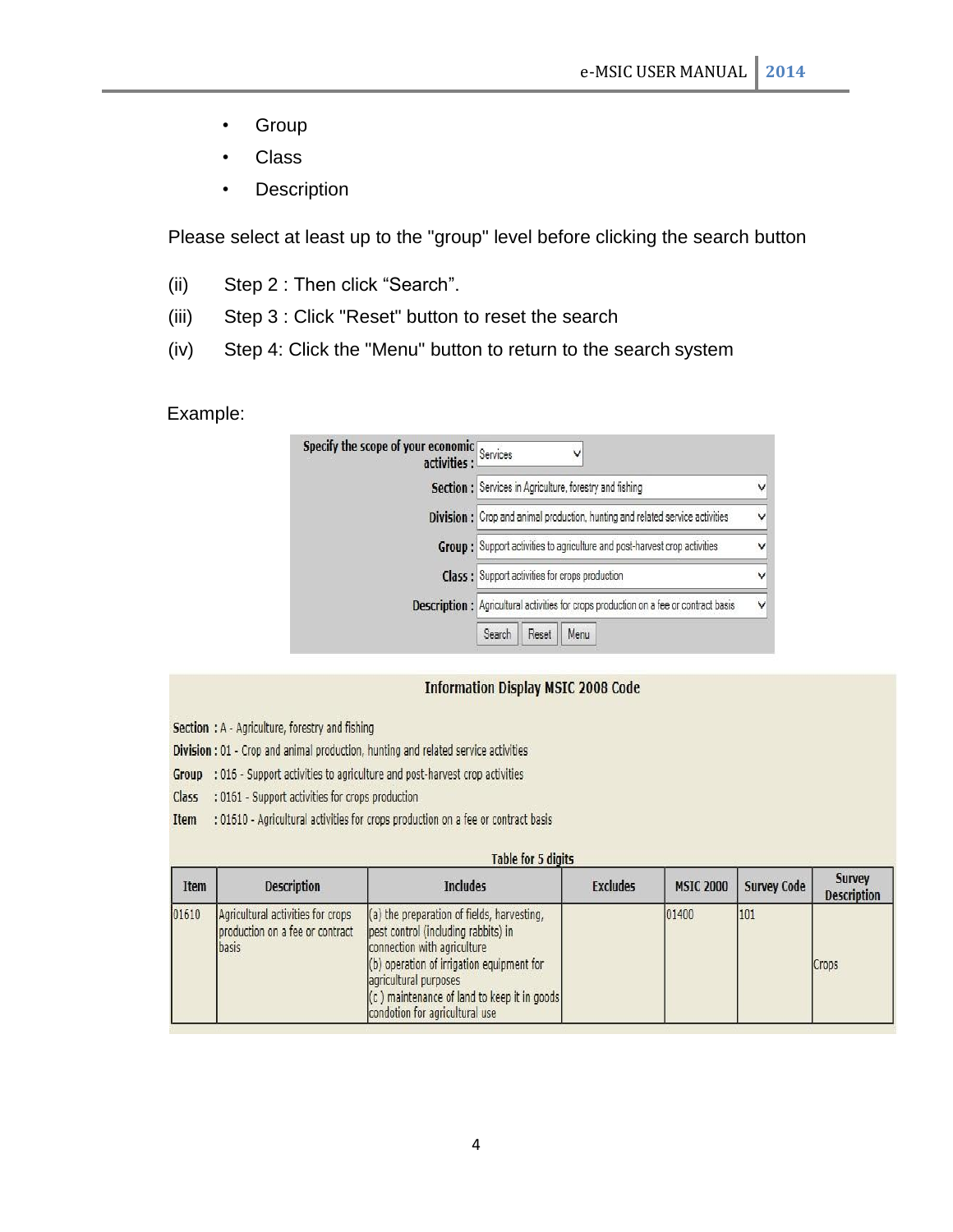# **(b) Descriptive Module :**



(i) Step 1 : Users need to search according to activities description

Example: type the word "motorcycles"

(ii) Step 2 : Then click "Search"

The code that is related to "motorcycles" will appear and the word "motorcycles" will be highlighted in yellow colour.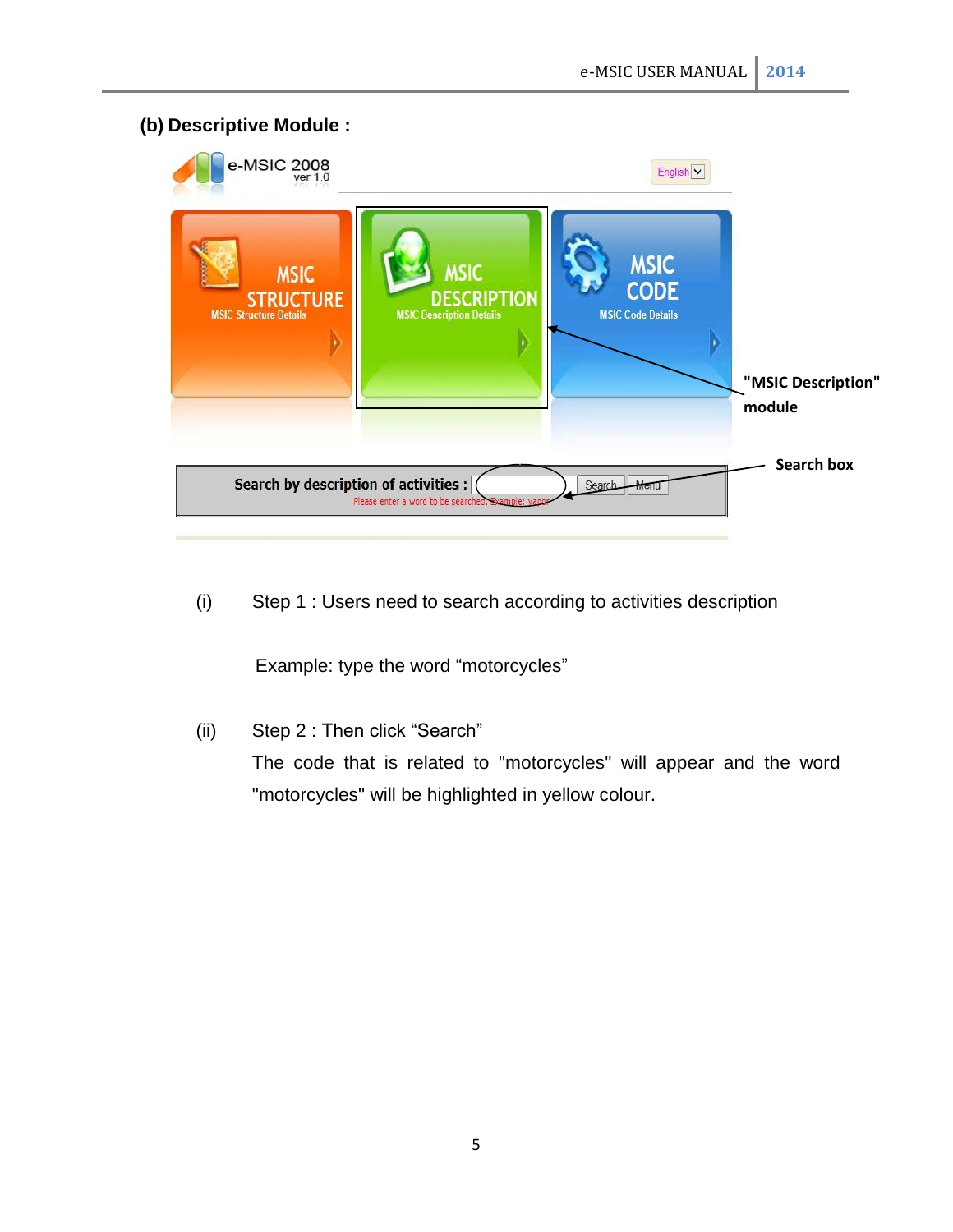**Search by description of activities :** 

Please enter a word to be searched. Example: vapor

Search | Menu

|                |      |                                                                                     | <b>Information Display for MSIC 2008 Code</b><br><b>Table 4 digits</b>                                                                                                                                                                                          |                                                                                                                                                                                                                                                                                                                                                                                              |
|----------------|------|-------------------------------------------------------------------------------------|-----------------------------------------------------------------------------------------------------------------------------------------------------------------------------------------------------------------------------------------------------------------|----------------------------------------------------------------------------------------------------------------------------------------------------------------------------------------------------------------------------------------------------------------------------------------------------------------------------------------------------------------------------------------------|
| <b>Section</b> | Item | <b>Description</b>                                                                  | <b>Includes</b>                                                                                                                                                                                                                                                 | <b>Excludes</b>                                                                                                                                                                                                                                                                                                                                                                              |
| C              | 3091 | Manufacture of <b>motorcycles</b>                                                   | (a) manufacture of<br>motorcycles, mopeds and cycle fitted<br>with an auxiliary engine<br>(b) manufacture of engines for<br>motorcycles<br>manufacture of sidecars<br>(d) manufacture of parts and accessories<br>for motocycles<br>(e) manufacture of scooters | (a) manufacture of bicycles see 30920<br>(b) manufacture of invalid carriages<br>see 30920'                                                                                                                                                                                                                                                                                                  |
| G              | 4540 | Sale, maintenance and repair of<br>motorcycles and related parts and<br>accessories |                                                                                                                                                                                                                                                                 | (a) wholesale of bicycles and related<br>parts and accessories, see 46441<br>(b) retail sale of bicycles and related<br>parts and accessories, see 47635<br>(c) renting of <b>motorcycles</b> , see 77302<br>(d) repair and maintenance of bicycles,<br>see 95291                                                                                                                            |
| G              | 4659 | Wholesale of other machinery and<br>equipment                                       |                                                                                                                                                                                                                                                                 | (a) wholesale of motor vehicles, trailers<br>and caravans, see 4510<br>(b) wholesale of motor vehicle parts,<br>see 45300<br>(c) wholesale of <b>motorcycles</b> , see<br>4540<br>(d) wholesale of bicycles, see 46431<br>(e) wholesale of computers and<br>peripheral equipment, see 46510<br>(f) wholesale of electronic parts and<br>telephone and communications<br>equipment, see 46521 |

- (iii) Step 3: For further search based on the description, type new words in the search box
- (iv) Step 4: Click "Menu" button to return to the search system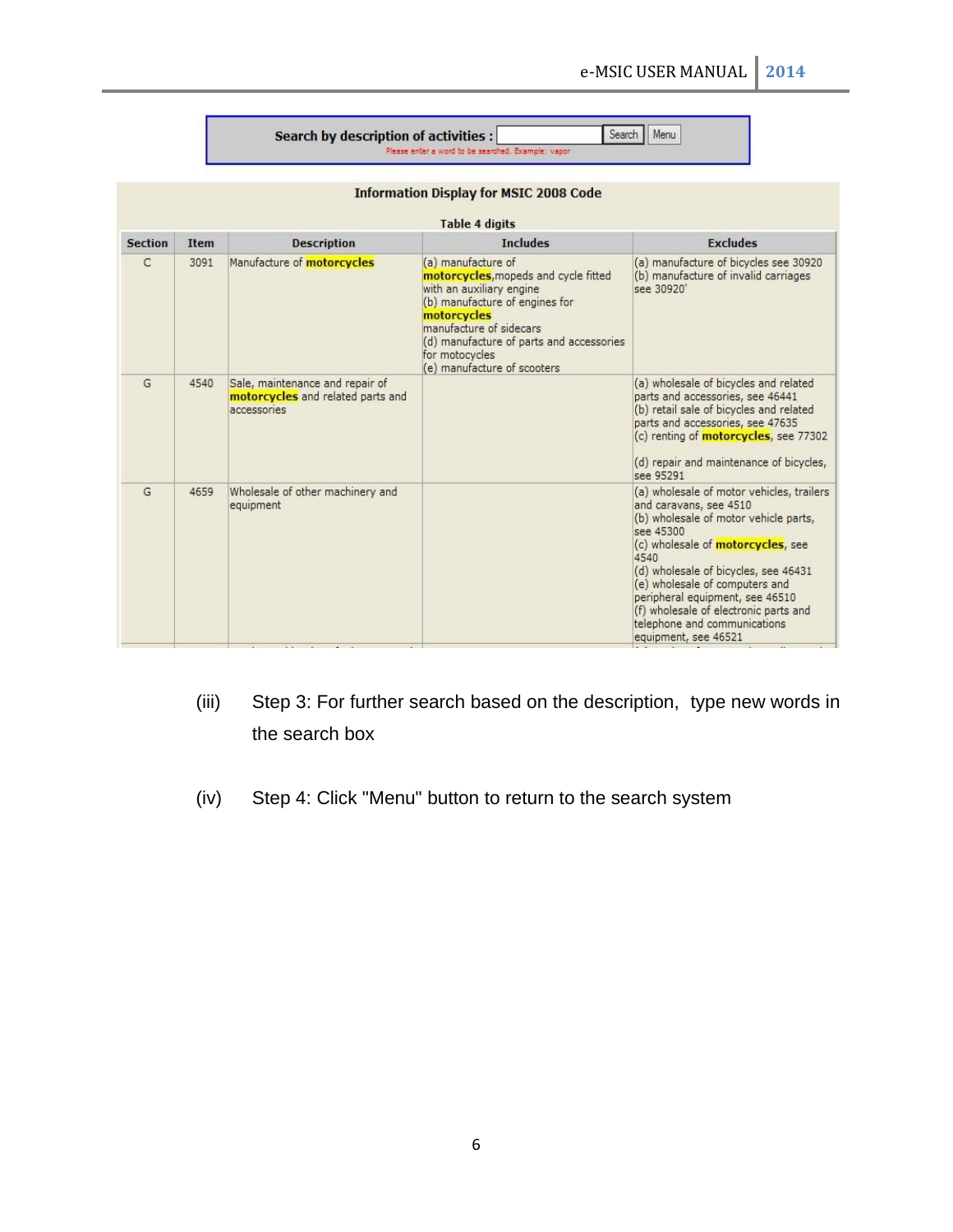# **(c) MSIC Code Module:**

| e-MSIC 2008                                                    |                                                                      | English v                                              |                                       |
|----------------------------------------------------------------|----------------------------------------------------------------------|--------------------------------------------------------|---------------------------------------|
| ğ<br><b>MSIC</b><br><b>STRUCTURE</b><br>MSIC Structure Details | <b>MSIC</b><br><b>DESCRIPTION</b><br><b>MSIC Description Details</b> | <b>MSIC</b><br><b>CODE</b><br><b>MSIC Code Details</b> | <b>← "MSIC Code"</b><br><b>Module</b> |
|                                                                |                                                                      |                                                        | <b>Search box</b>                     |
| Search by MSIC 2008 Code                                       | Please insert at least 3 digits.                                     | Menu<br>Search                                         |                                       |

(i) Step 1: The user must enter a code in the search box. Type in at least 3 digit code

For example : 017

(ii) Step 2 : Then click "Search".

Code information regarding the code "017" will be displayed

| Search by MSIC 2008 Code         | Search | Menu |
|----------------------------------|--------|------|
| Please insert at least 3 digits. |        |      |

|                |             | <b>Table for 4 digits</b>                           |
|----------------|-------------|-----------------------------------------------------|
| <b>Section</b> | Item        | <b>Description</b>                                  |
|                | 0170        | Hunting, trapping and related service<br>activities |
|                |             | <b>Table for 5 digits</b>                           |
|                |             |                                                     |
| <b>Section</b> | <b>Item</b> | <b>Description</b>                                  |
|                | 01701       | Hunting and trapping on a commercial basis          |